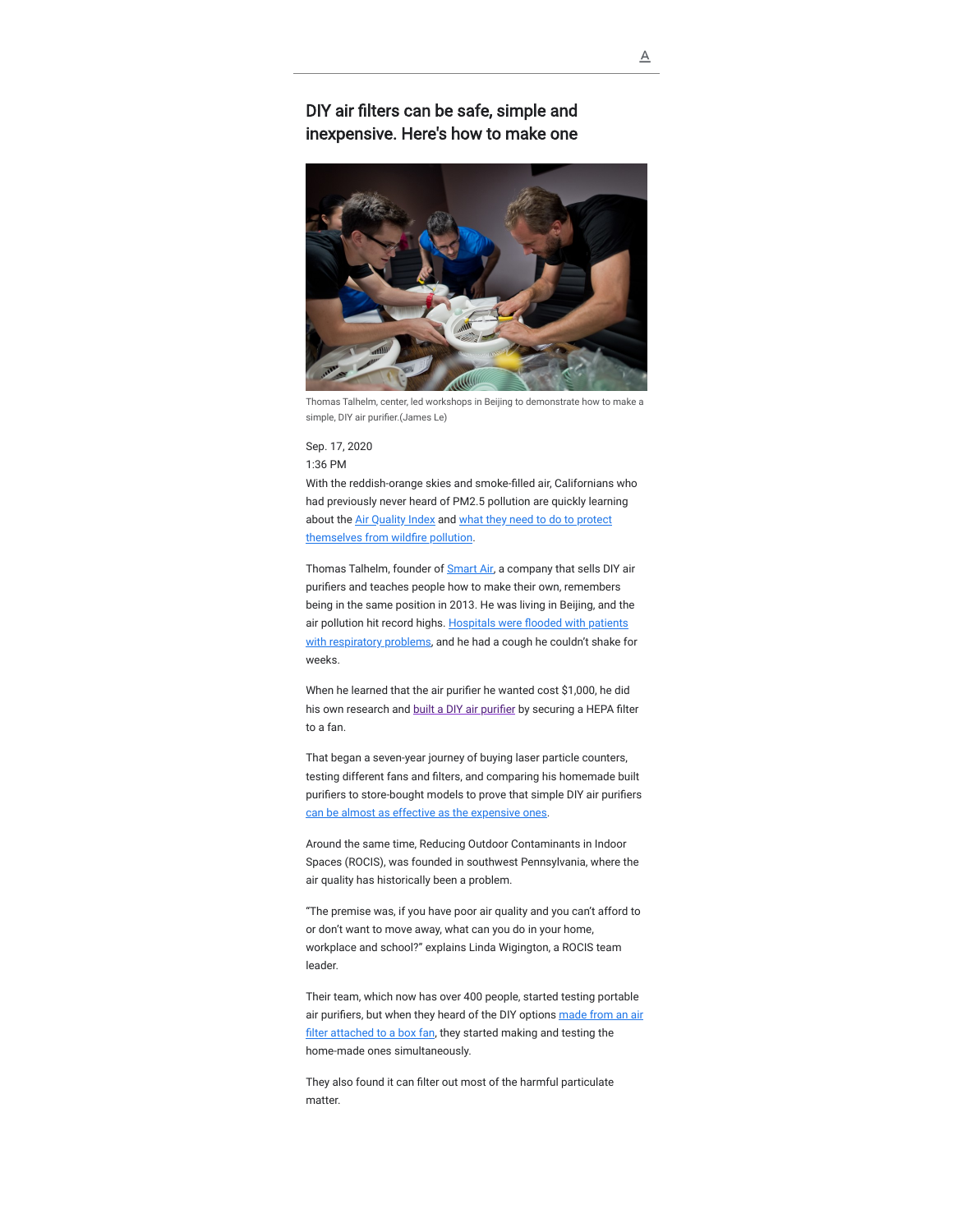

Thomas Talhelm's first DIY air purifier that he made in 2013 before starting Smart Air.(Thomas Talhelm)

Environmental agencies, including the **[Puget Sound Clean Air Agency](https://pscleanair.gov/525/DIY-Air-Filter)** in Seattle and the [California Air Resources Board](https://twitter.com/AirResources/status/1303776658277588994) (CARB), encourage people to turn off the fans periodically to avoid overheating, and to not use them when unattended or while you sleep.

But both organizations acknowledge that overheating is rare and that their recommendations are out of an abundance of caution. Newer fans have thermal fuses that prevent them from overheating or causing fires.

Talhelm said that out of the more than 50,000 DIY purifiers his outfit has shipped, they've heard about fewer than five that have overheated, and in those cases, the fan just died.

Therefore, if the air is unhealthy, Talhelm and Wigington encourage using the purifiers any time you're in the room, including while you are sleeping.

Smart Air's data shows that if you turn off the filter, poor air quality can return in about 80 minutes.

"When I started Smart Air, in a way I was really angry at larger purifier companies, because they're out here trying to convince people it costs \$1,000 to protect your health," Talhelm said. "Which if people believe, there are just going to be a lot of people who don't protect their health.

"People — when they're scared and when they don't understand how something works, which was me, until I was confronted with having to paying \$1,000 — we use price as a proxy for quality. … The only way to combat that is with data."



A participant in one of Smart Air's workshops in Shanghai uses a laser particle counter to test the efficacy of a DIY air purifier. (James Le)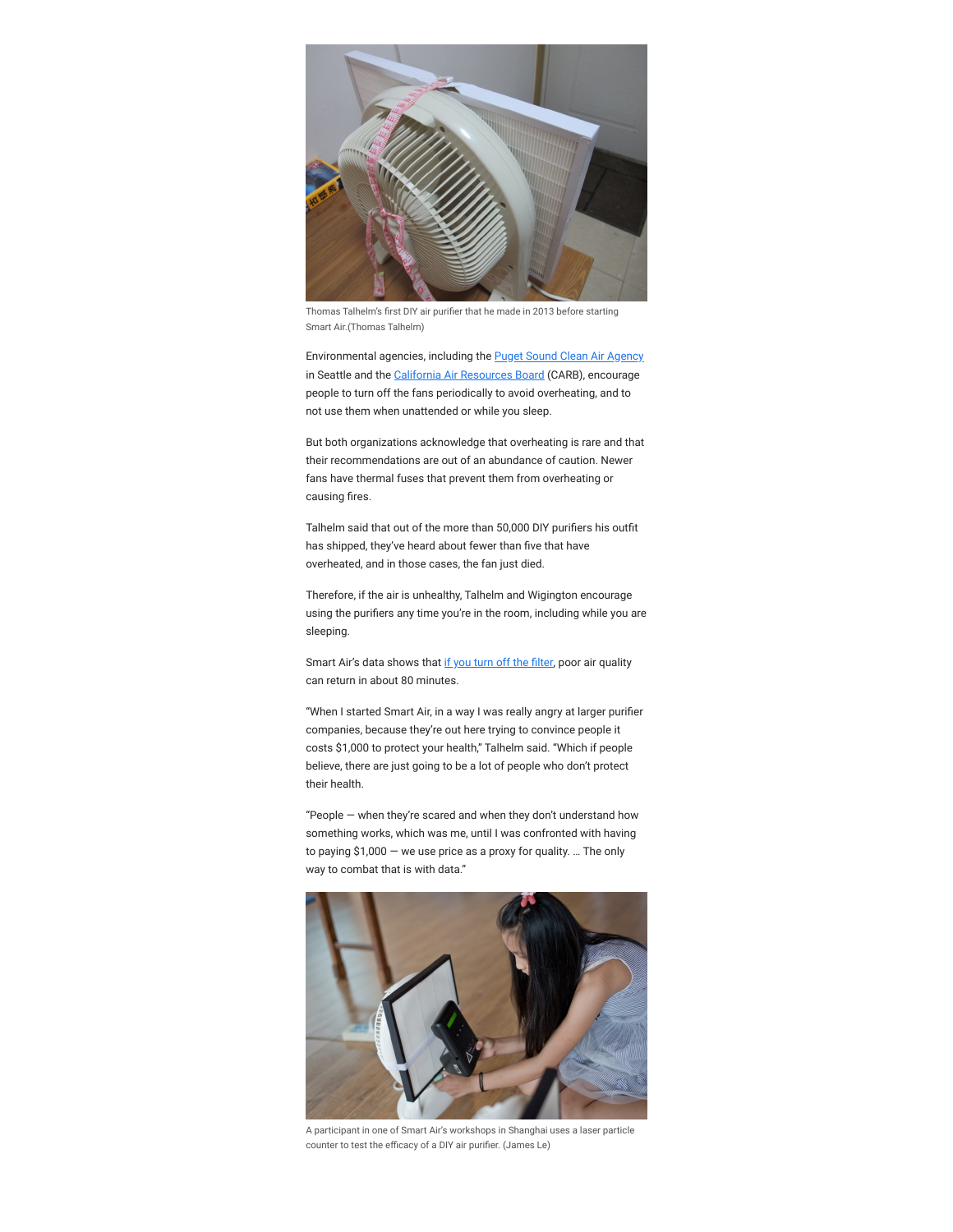## Steps to build a DIY air purifier

#### Buy a fan (or use one you already have)

Make sure it's a newer fan, because if it was purchased after 2012, it should have a thermal fuse that keeps it from overheating.

ROCIS and the Puget Sound Clean Air Agency recommend purchasing a 20-inch by 20-inch box fan that can be easily fitted with a filter of the same dimensions. Ideally whatever fan you use should have a flat surface, which makes it easier to mate securely to the filter. You can use a fan that is not flat, but it might be easier to get a new box fan, which cost as little as \$15 to \$20.

Talhelm said their data didn't show much difference between their DIY air purifiers made with expensive fans and cheaper fans, but if you have a choice, he recommends finding one that is strong.

#### Buy a filter

Talhelm recommends a HEPA filter, which is what is found in many store-bought air purifiers and filters 99.97% of airborne particles with a size of 0.3 microns. The ROCIS and Puget Sound guides recommend a MERV 13 furnace filter, which catches over 90% of the same particles and may be cheaper and more accessible. Bottom line: Find the best one you can.

#### Secure the air filter to the fan

The [Smart Air guide](https://smartairfilters.com/en/blog/how-to-make-diy-air-purifier/) shows you how to pull the grating off the front of the fan and strap on the filter, and the [Puget Sound tutorial](https://pscleanair.gov/525/DIY-Air-Filter) shows you how to secure the filter to the fan with hardware. But you can also just use duct tape, as the [ROCIS guide](http://rocis.org/072318-how-assemble-fanfilter) explains.

Smart Air and ROCIS recommend putting the filter on the front of the fan, while Puget Sound recommends the back. Smart Air's data shows that [it's 11% more effective on the front](https://smartairfilters.com/en/blog/air-purifier-filter-on-the-front-or-back/), compared with the back, but Talhelm said it's more important to put it on the side where the surface is flatter (many fans might have their controls in the front or back).

Also, on most filters, there will be an arrow indicating the recommended direction of the air flow, but Talhelm said if there's no arrow or you can't figure it out, don't stress. Their tests show that even if you put it on backwards, it's only slightly less effective.

#### Run it whenever you're in the room

If the air outside is unhealthy, both Talhelm and Wigington recommend running the purifiers continuously or at least whenever you are present in the space. They recommend having one in the bedroom and in any areas you spend a lot of time, for example, a family room or office. But it never hurts to be cautious, on the remote chance that it overheats.